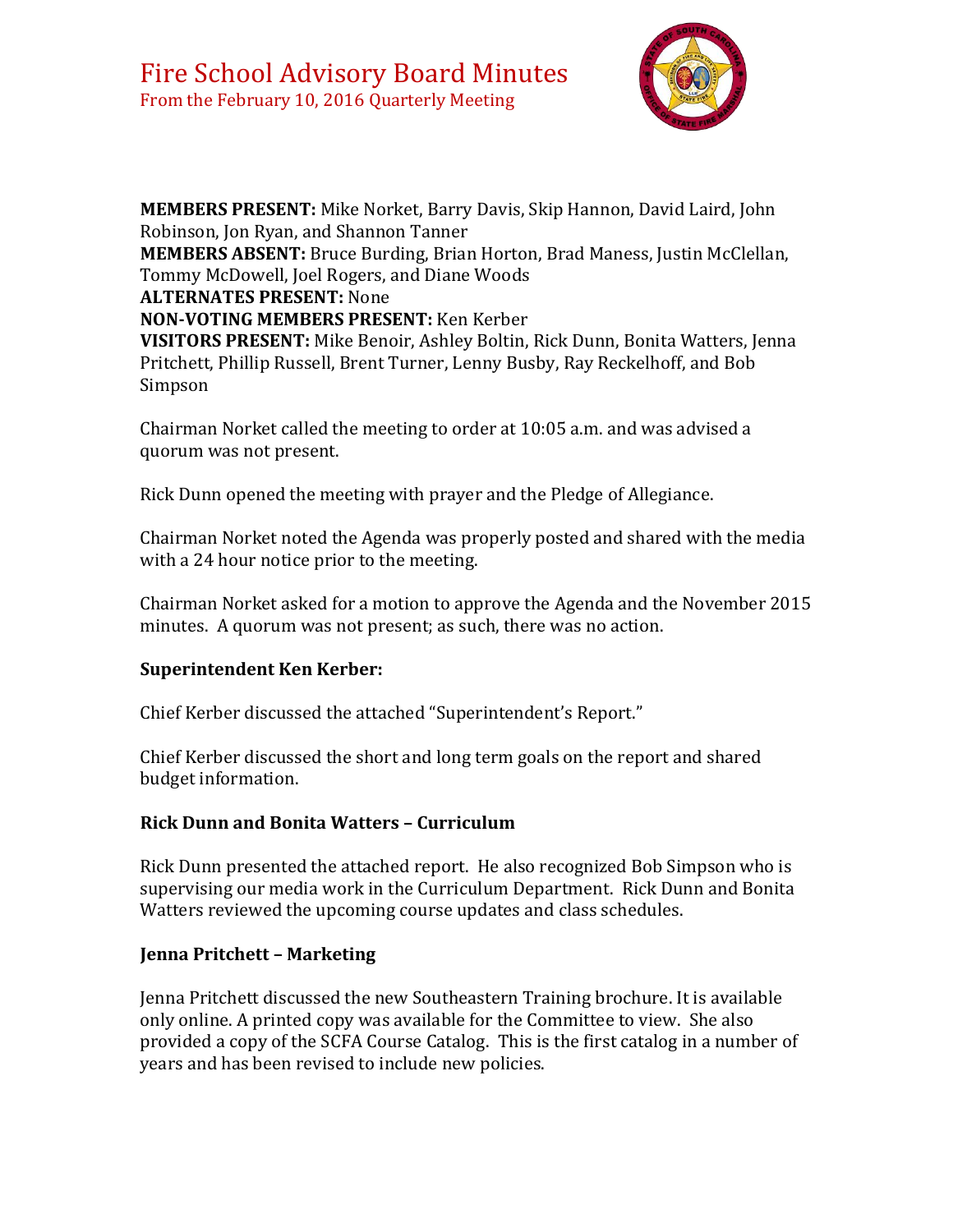

She also showed the Committee the first video that is going to be part of a bimonthly online newsletter to the fire service. She also discussed the upcoming NFA weekend and the goal of at least 100 attendees.

## **Phillip Russell – Regional Training**

Phillip Russell reviewed the attached Regional Training report. There was discussion that current numbers and income are less than the previous year. Those present were reminded the next couple of months are typically a busy time at the Academy.

He also stated there are more than 2,800 part time employees with Instructor credentials. However, only 1,123 had attended the mandatory update for Instructor recertification. Additionally, LLR advised us to remove 31 individuals from "payroll" due to the lack of hours taught for the Academy.

#### **Lenny Busby – Site Training**

Lenny Busby discussed the need for Rescue Instructors across the state. He also discussed that since the departure of Gary Peaton, the Industrial Fire classes have slowed but David Crosland is working diligently and the schedule looks busy for the upcoming months.

He reminded the group about the upcoming Southeastern Fire School to be held the weekend of March 19-20, 2016.

#### **Ray Reckelhoff – Facilities**

Ray Reckelhoff reviewed the handouts describing the new key system that will be implemented on site. He also shared long range plans for an ongoing replacement plan for the campus HVAC systems. He is currently working on water heaters.

Chief Kerber discussed the current situation concerning the existing sewer line.

#### **OLD BUSINESS**

Chairman Norket shared the updated career pathways that Jon Ryan and others had worked on. There were still some additional changes that needed to be added/changed on the charts, but the process is progressing well.

#### **NEW BUSINESS**